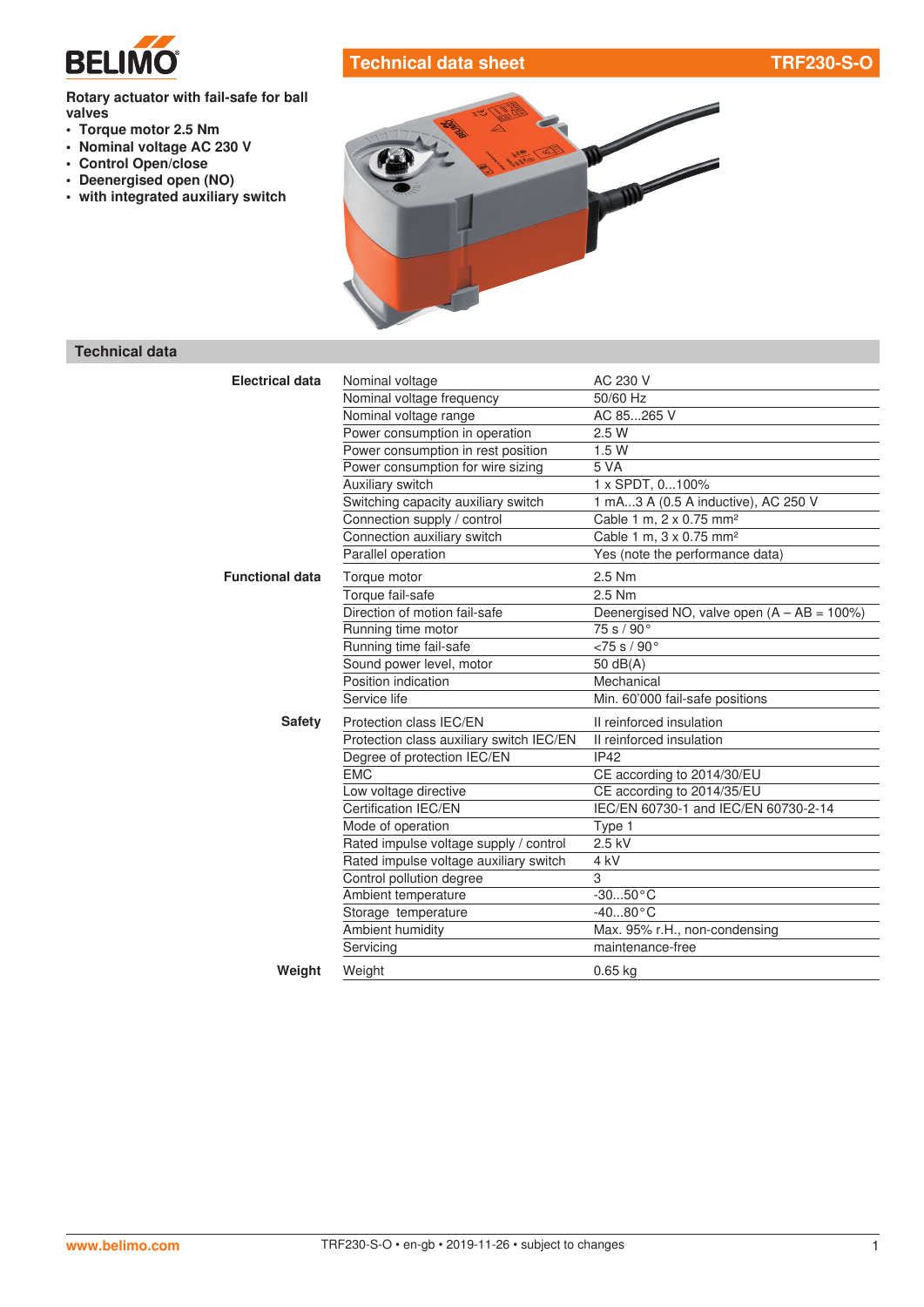**TRF230-S-O Rotary actuator fail-safe, Open/close, AC 230 V, 2.5 Nm, <br>with integrated ouvilians with property and the set of the set of the set of the set of the set of the set of the set of the set of the set of the set with integrated auxiliary switch**



| <b>Safety notes</b>                |                                                                                                                                                                                                                                                                                 |  |  |
|------------------------------------|---------------------------------------------------------------------------------------------------------------------------------------------------------------------------------------------------------------------------------------------------------------------------------|--|--|
|                                    | This device has been designed for use in stationary heating, ventilation and air-<br>conditioning systems and must not be used outside the specified field of application,<br>especially in aircraft or in any other airborne means of transport.                               |  |  |
|                                    | • Outdoor application: only possible in case that no (sea) water, snow, ice, insolation<br>or aggressive gases interfere directly with the actuator and that is ensured that the<br>ambient conditions remain at any time within the thresholds according to the data<br>sheet. |  |  |
|                                    | • Caution: Power supply voltage!                                                                                                                                                                                                                                                |  |  |
|                                    | • Only authorised specialists may carry out installation. All applicable legal or<br>institutional installation regulations must be complied during installation.                                                                                                               |  |  |
|                                    | • The device may only be opened at the manufacturer's site. It does not contain any<br>parts that can be replaced or repaired by the user.                                                                                                                                      |  |  |
|                                    | • Cables must not be removed from the device.                                                                                                                                                                                                                                   |  |  |
|                                    | • The device contains electrical and electronic components and must not be disposed<br>of as household refuse. All locally valid regulations and requirements must be<br>observed.                                                                                              |  |  |
| <b>Product features</b>            |                                                                                                                                                                                                                                                                                 |  |  |
| <b>Mode of operation</b>           | The actuator moves the valve to the operating position at the same time as tensioning<br>the return spring. The valve is turned back to the fail-safe position by spring force<br>when the supply voltage is interrupted.                                                       |  |  |
| Simple direct mounting             | Simple direct mounting on the ball valve with only one screw. The mounting orientation<br>in relation to the ball valve can be selected in 90° steps.                                                                                                                           |  |  |
| <b>High functional reliability</b> | The actuator is overload protected, requires no limit switches and automatically stops<br>when the end stop is reached.                                                                                                                                                         |  |  |
| <b>Flexible signalization</b>      | With adjustable auxiliary switch (0100%)                                                                                                                                                                                                                                        |  |  |
| <b>Electrical installation</b>     |                                                                                                                                                                                                                                                                                 |  |  |

| $\sqrt{1}$ | <b>Notes</b> | • Caution: Power supply voltage!<br>• Parallel connection of other actuators possible. Observe the performance data. |
|------------|--------------|----------------------------------------------------------------------------------------------------------------------|

## **Wiring diagrams**

AC 230 V, open/close



#### **Cable colours:**  $1 = blue$  $2 =$  brown S1 = violet  $S2 = red$  $S3 =$  white